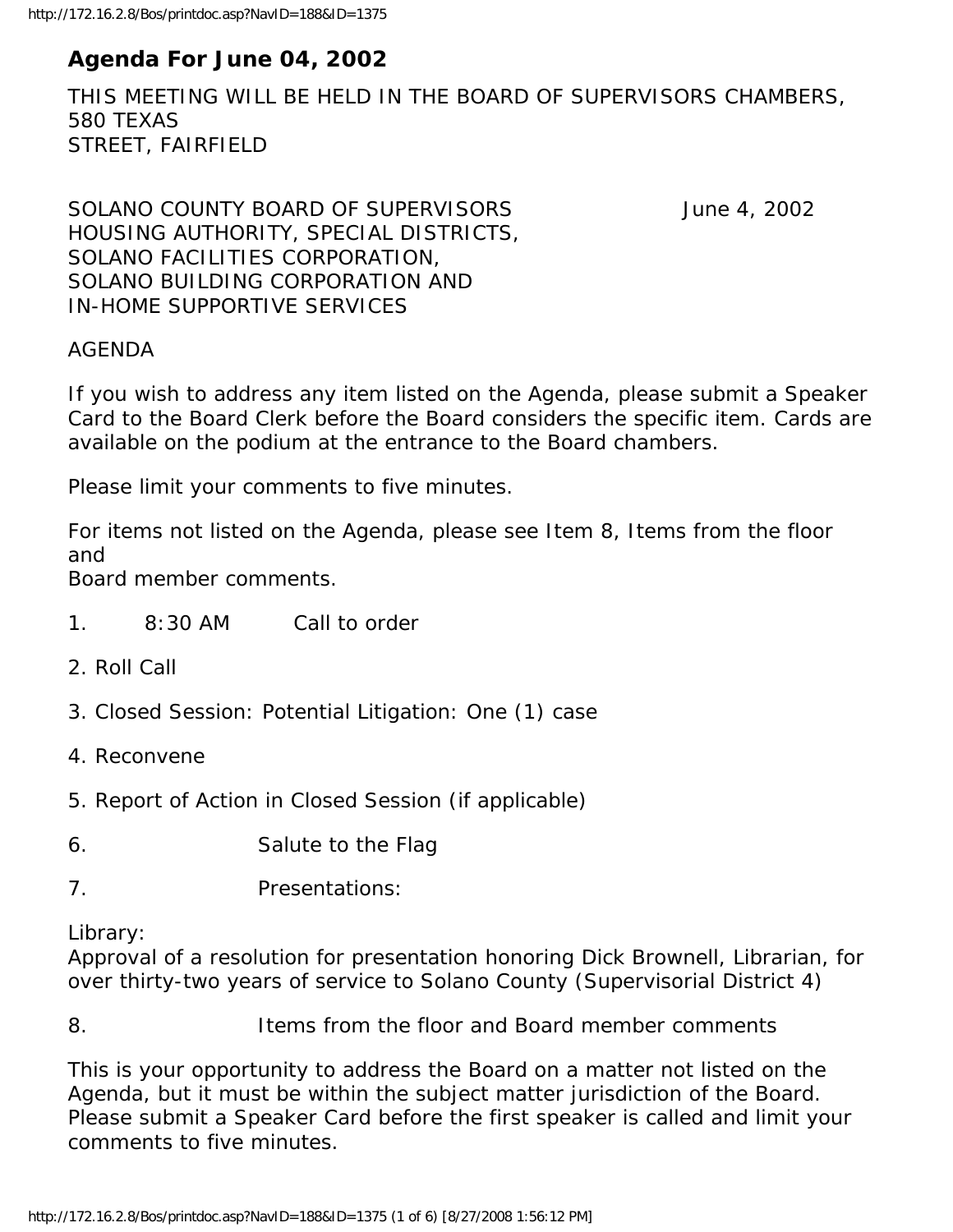|        | Additions to or Deletions from the Agenda                                                                                                                                                                                                                                                              |
|--------|--------------------------------------------------------------------------------------------------------------------------------------------------------------------------------------------------------------------------------------------------------------------------------------------------------|
| $\sim$ | $\mathbf{A}$ if the set of $\mathbf{A}$ if $\mathbf{A}$ if $\mathbf{A}$ if $\mathbf{A}$ if $\mathbf{A}$ if $\mathbf{A}$ if $\mathbf{A}$ if $\mathbf{A}$ if $\mathbf{A}$ if $\mathbf{A}$ if $\mathbf{A}$ if $\mathbf{A}$ if $\mathbf{A}$ if $\mathbf{A}$ if $\mathbf{A}$ if $\mathbf{A}$ if $\mathbf{A$ |

- 10. Approval of the Agenda
- 11. Approval of Consent Calendar

The Board considers all matters listed under the Consent Calendar to be routine

and will adopt them in one motion. There will be no discussion on these items before the Board votes on the motion unless Board members, staff or the public

request specific items be discussed and/or removed from the Consent Calendar.

If you wish to address specific items on the Consent Calendar, please submit a Speaker Card before the Board takes action on the Consent Calendar and appropriately limit your comments to five minutes.

## CONSENT CALENDAR

### GENERAL GOVERNMENT

12. Clerk of the Board of Supervisors:

Approval of Minutes: Board of Supervisors Meeting of May 14, 2002

13. County Administrator:

Approval of an agreement with McNaughton Newspapers (The Daily Republic) for

legal notices; designate The Daly Republic as the County's "Newspaper of General

Circulation" for the period of July 1, 2002 to June 30, 2004 (publication costs included in departmental FY 2002/03 budgets)

14. Auditor-Controller:

Approval of a resolution establishing Countywide appropriation limit of \$297,524,958 for FY 2002/03

### HEALTH AND SOCIAL SERVICES

15. Health and Social Services:

Approval of a resolution supporting an application by Partnership HealthPlan of California to the California Department of Health Services for a long term care planning grant in the amount of \$50,000

CRIMINAL JUSTICE

LAND USE/TRANSPORTATION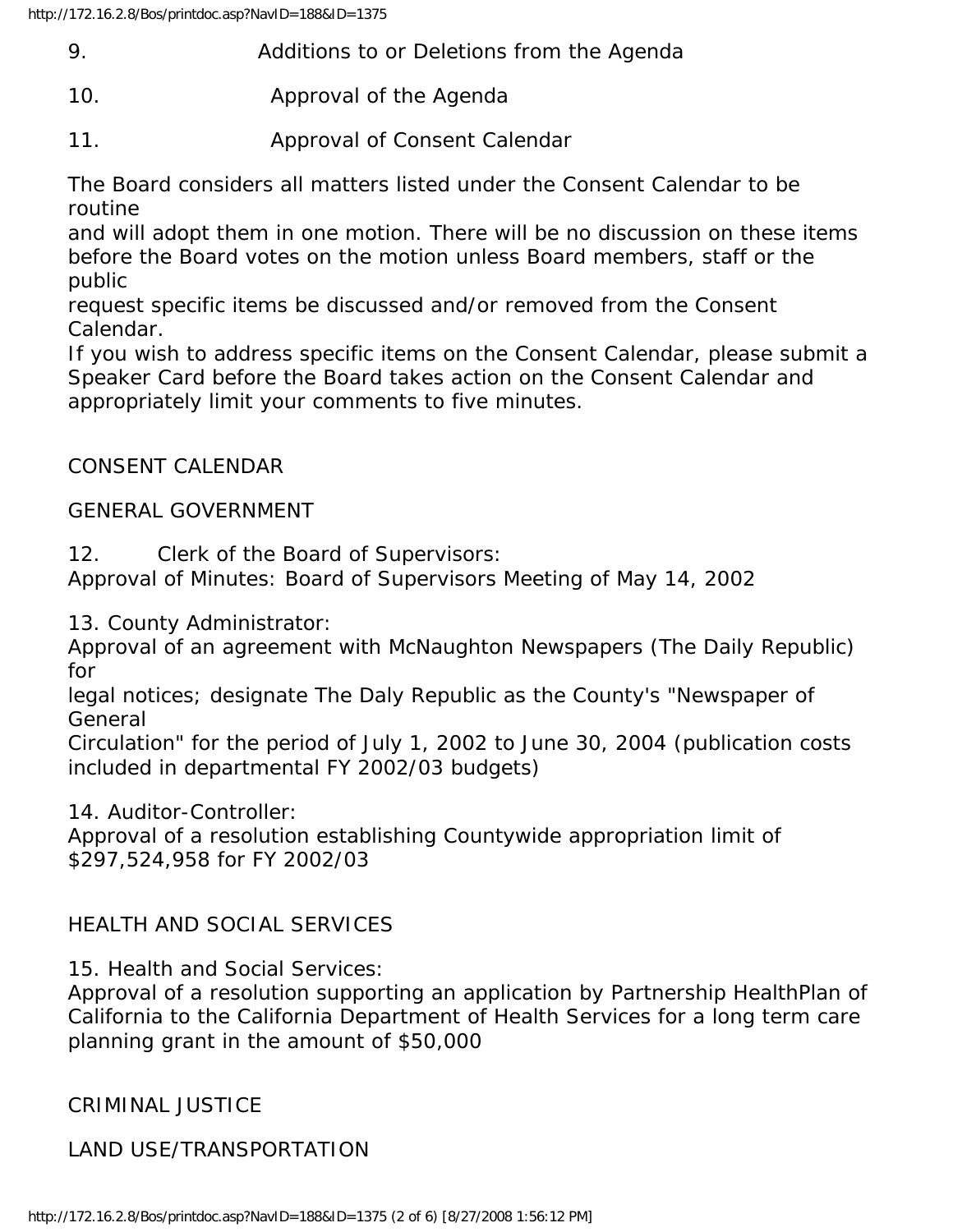16. Environmental Management:

Approval of an amendment to a contract with Environmental Science Associates for

environmental consulting services in the amount of \$71,541 increasing the overall contract amount to \$153,122; authorize the Director of Environmental Management to sign all contractual agreements associated with the environmental

document preparation (no net County cost)

17. Transportation:

Approval of a resolution approving the State Match Program Agreement with Caltrans for FY 2001/02 (funding included in the FY 01/02 budget)

OTHER: None

SPECIAL DISTRICTS GOVERNED BY THE BOARD OF SUPERVISORS: None

### SCHEDULED CALENDAR

18. Rescheduled Consent Items: (Items pulled from Consent Calendar above)

A) E)

 $B) F)$ 

C) G)

 $D)$  H)

GENERAL GOVERNMENT

19. Auditor-Controller:

Receive an Internal Control Review of the Health and Social Services Department's Fixed Assets Process resulting from the FY 2000/01 audit

HEALTH AND SOCIAL SERVICES

CRIMINAL JUSTICE

LAND USE/TRANSPORTATION

**OTHER** 

MISCELLANEOUS ITEMS

20. Appointments/Resignations to Boards and Commissions:

A) Board of Supervisors:

Reappointment of David L. Buchanan to the Vacaville-Elmira Cemetery District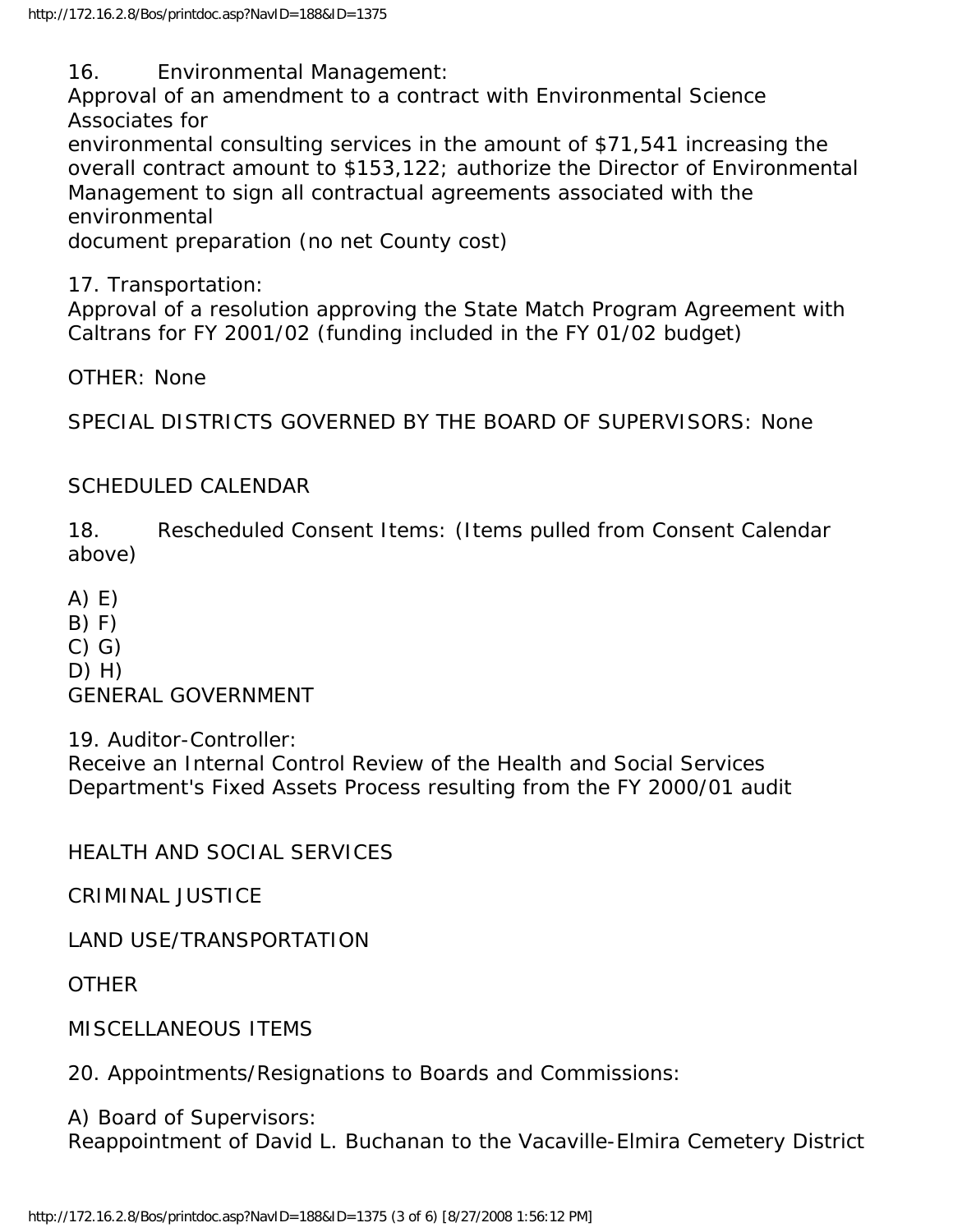http://172.16.2.8/Bos/printdoc.asp?NavID=188&ID=1375

B) Solano County Children's Network: Consider approval of the amended bylaws for the Child Abuse Prevention Council

21. Adjourn MEETING CALENDAR 6/5 9:30 a.m. BAAQMD, 939 Ellis St., Fan Francisco 6/5 Noon Children's Network, Solano County Health and Social Services, 2101 Courage Dr., FF 6/5 1:30 p.m. ABAG Regional Planning Comm. 6/6 10:00 a.m. Solano County Zoning Administrator, Environmental Management, 601 Texas St., FF 6/6 1:00 p.m. BCDC, S.F. Downtown Center, 425 Market St., San Francisco 6/6 7:00 p.m. Solano County Planning Commission, Board of Supervisors Chambers, 580 Texas St., FF 6/11 9:00 a.m. Board of Supervisors, 580 Texas St., FF 6/11 12:00 p.m. Solano Partnership Against Violence, Office of Education, 5100 Business Center Dr. FF 6/11 4:00 p.m. Maternal, Child, and Adolescent Health Advisory Board, 1735 Enterprise Dr., Bldg. 3, Gain Conf. Rm., FF 6/12 6:30 p.m. SIDS Advisory Committee, 300 Hospital Dr., Basement Classrooms, Vallejo 6/12 6:00 p.m. Solano Transportation Authority, 333 Sunset Ave, Suite 230, Suisun 6/12 9:00 a.m. Yolo-Solano Air Quality Management District, 1947 Galileo Court, Suite 103, Davis 6/12 6:15 p.m. Solano County Fair Board of Directors, Administration Building, Solano County Fairgrounds, Vallejo 6/12 6:00 p.m. Alcohol and Drug Advisory Board, 1735 Enterprise Dr., Bldg. 3, Conf. Rm. 1, FF 6/13 1:30 p.m. Emergency Medical Care Committee, 1735 Enterprise Dr., Bldg. 3, Conf. Rm. 1, FF 6/13 6:30 p.m. Solano County Aviation Advisory